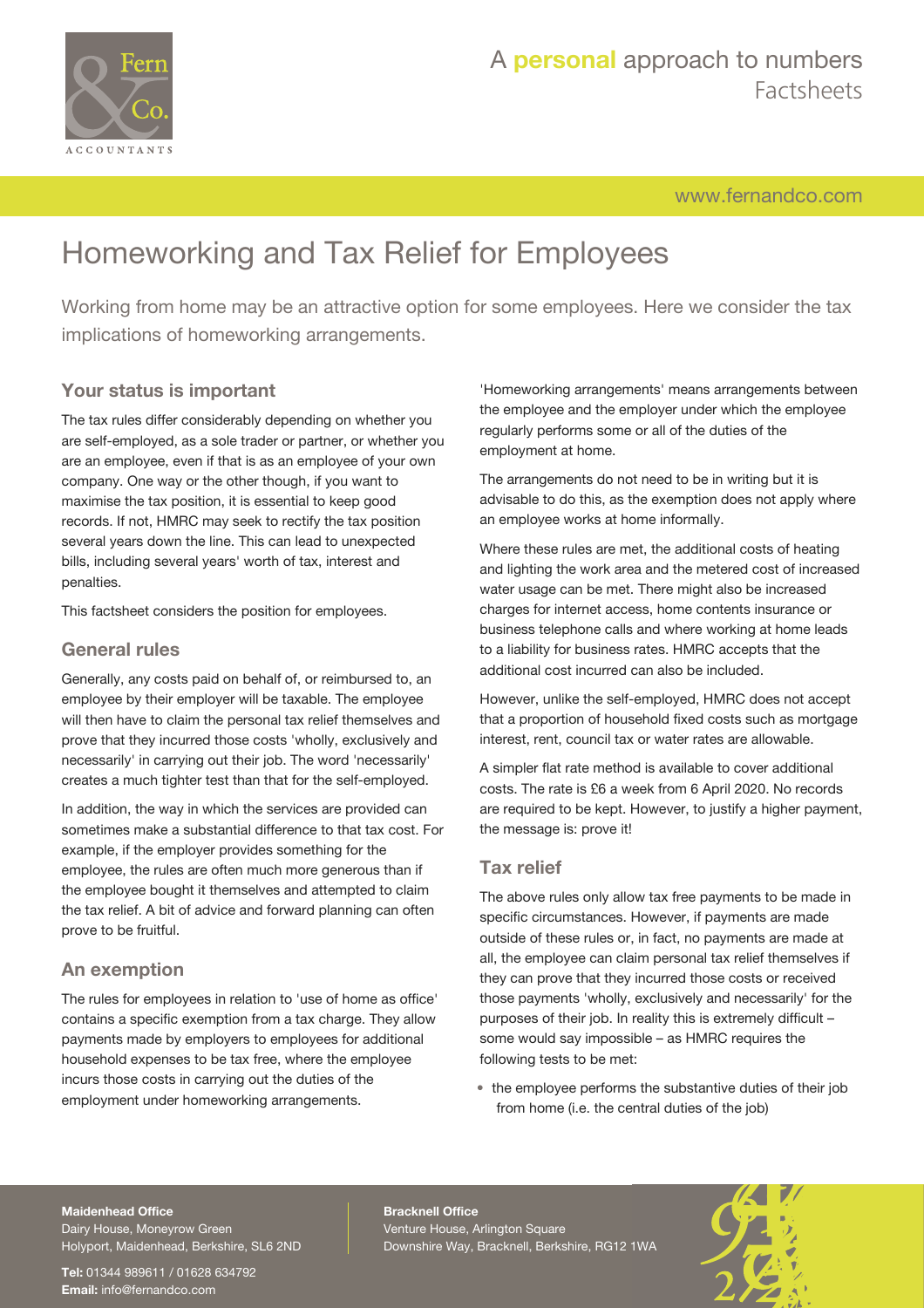

# A **personal** approach to numbers Factsheets

# [www.fernandco.com](http://www.fernandco.com)

- those duties cannot be performed without the use of appropriate facilities
- no such facilities are available to the employee on the employer's premises or are too far away
- and at no time either before or after the employment contract is drawn up is the employee able to choose between working at the employer's premises or elsewhere.

So the moral for employees is to go for tax free payments, not tax relief!

# **Temporary COVID-19 exemption**

A temporary exemption was introduced to support employees who are working from home as a result of the COVID-19 pandemic and need to purchase home office equipment. The exemption covers the position where you reimburse an employee who has bought home office equipment: a table, chair or monitor, for example. Normally, reimbursement after an employee purchases would be taxable. But from 16 March 2020 to 5 April 2022, a temporary exemption from income tax and national insurance exists, so long as:

- equipment is obtained solely to enable the employee to work from home because of the pandemic
- it would have been exempt from income tax if provided directly to your employee, either by you or on your behalf
- such arrangements are available to all your employees generally on similar terms.

Care will be needed regarding current and future ownership of the equipment. We are happy to advise further.

### **Equipment costs**

Capital allowances will be available to the company for the costs of providing equipment to employees who work at home. Provided that the private use of those assets by the employee is insignificant, then there will be no taxable benefit on the employee. Again, this could apply to things

such as a laptop, desk or chair, provided that the employer has a written policy making it clear that the provision of the equipment is for work-related purposes.

### **Travel costs**

The rules are so 'simple' that HMRC explains them in a convenient 77 page booklet, IR490! However, the main point to note is that although an employee's home may be treated as a workplace for tax purposes, this is not enough, on its own, to allow the employee to get tax relief for the expenses of travelling to another permanent workplace.

Employees are able to claim tax relief on the full travelling cost incurred in the performance of their duties. However, no relief is available for the costs of ordinary commuting or private travel.

The rules are complex but ordinary commuting is defined as travel between the employee's home and a place which is a 'permanent workplace'. A 'permanent workplace' includes places where there is a period of continuous work lasting more than 24 months or the period of attendance is all or most of the period of employment.

HMRC's guidance states that, for most people, the place where they live is a matter of personal choice, so the expense of travelling from home to any permanent workplace is a consequence of that personal choice. As a result such travelling expenses will not qualify unless the location of the employee's home is itself dictated by the requirements of the job.

Even if that condition is met, the cost of travel between the employee's home and another permanent workplace is only deductible during those times when the home is a place of work.

Of course, employees who work at home are entitled to a deduction for the expenses of travelling to a temporary workplace - that is anything which is not a permanent workplace. It is as clear as that!

#### **Maidenhead Office**

Dairy House, Moneyrow Green Holyport, Maidenhead, Berkshire, SL6 2ND

**Tel:** 01344 989611 / 01628 634792 **Email:** [info@fernandco.com](mailto:info@fernandco.com)

**Bracknell Office** Venture House, Arlington Square Downshire Way, Bracknell, Berkshire, RG12 1WA